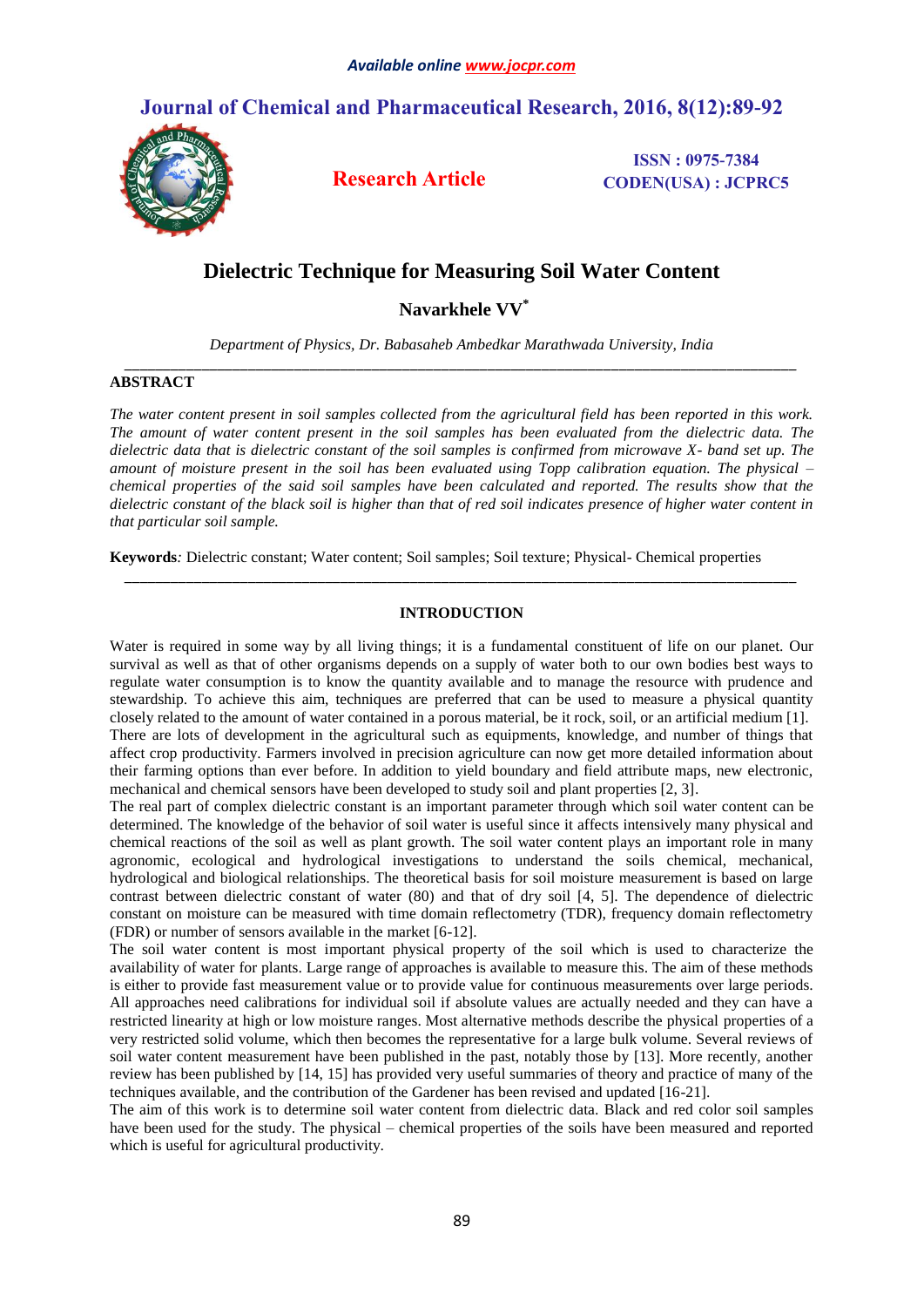# **MATERIALS AND METHODS**

 $\_$  , and the state of the state of the state of the state of the state of the state of the state of the state of the state of the state of the state of the state of the state of the state of the state of the state of the

# **Measurement of dielectric constant**

The dielectric constant of the soil samples is measured using transmission line waveguide set up which is reported in our previous work [22, 23]. The soil samples were collected from the agricultural land and brought to laboratory for further study. Dielectric constant of the soils was determined at 9-GHz frequency and at room temperature. Measurement of each sample was repeated at least for three different lengths. The dielectric constant was evaluated for each length and an average value of the three was taken as dielectric constant of that soil sample. The accuracy in dielectric constant measurement was  $\pm$  0.3 %. From the experimental dielectric data the water content present in the soil was evaluated by using following Topp calibration formula [24].

$$
(\theta = 5.3 \times 10^{-2} + 2.92 \times 10^{-2} K - 5.5 \times 10^{-4} K^2 + 4.3 \times 10^{-6} K^3)
$$

Where  $\theta$  volumetric water content and K is is the dielectric constant of the soil sample.

#### **Soil sampling**

Soil samples were collected from 10 to 15 cm depth at different points on the agricultural field. Around 10 to 12 samples were taken from each site. After removing surface organic materials and fine roots all samples mixed thoroughly to make one composite sample. The soil samples then brought to laboratory in rigid containers to avoid atmospheric changes and breaking the soil aggregates. After air drying for a week, the soil sample was divided into two groups for analysis. Prior to the analysis, each soil sample was passed through a 5 mm sieve.

## **Soil Characterization**

Soil  $P<sup>H</sup>$  was measured in distilled water at the soil: water ratio as 1:5 with a PH meter after shaking the suspension for 30 min and equilibration for 30 min. The same suspension was used to determine the electrical conductivity (EC) after allowing them to settle for half an hour. Particle size distribution was determined using mechanical sieves. The other physical-chemical properties like TDS, gravimetric water content, volumetric water content, soil melting capacity, bulk density, porosity, water holding capacity and fertility were measured in laboratory.

#### **RESULTS AND DISCUSSION**

The experimental dielectric data of the two soil samples is given in Table 1. The dielectric constant of black soil is higher than that of red soil. This may be due to the soil texture, the black soil has higher percentage of clay and silt than that of red soil therefore its water holding capacity is more than that of red soil.

| S. No. | Soil color   | Frequency | Dielectric constant | Volumetric water content (cm.cm-3) |
|--------|--------------|-----------|---------------------|------------------------------------|
|        | <b>Black</b> | $9.0$ GHz | 6.97                | 0.125                              |
|        | Red          | $9.0$ GHz | 6.23                |                                    |

**Table 1: Experimental values of dielectric constant**

From Table 1 it is also observed that the experimental dielectric constant values are higher than the expected values at the studied frequency. Because, both the soil samples contain some amount of water content that will directly affect the dielectric constant. Since the observations were noted by considering the soil samples as dry. Even though the soil samples were air dried, they still content an unknown and unspecified amount of water like hygroscopic and crystal-bound. Dielectric constant is, therefore, very nearly proportional to the square of the water content [25, 26].

The soil texture data of both the soil samples is noted in Table 2. The soil texture decides the quality of land and water holding capacity of the soil. According to the data obtained, the black soil has higher percentage of clay and silt than that of red soil. Therefore the black soil has higher water holding capacity than that of red soil and it is better for more agricultural productivity than that of red soil.

#### **Table 2: Soil texture**

| S. No. | Soil texture             | <b>Black soil</b> | <b>Red soil</b> |  |
|--------|--------------------------|-------------------|-----------------|--|
|        | Coarse Sand (Percentage) | 6.07              | 27.56           |  |
|        | Fine sand (Percentage)   | 7.56              | 18.93           |  |
|        | Silt (Percentage)        | 39.21             | 23.24           |  |
|        | Clay (Percentage)        | l7.16             | 30.27           |  |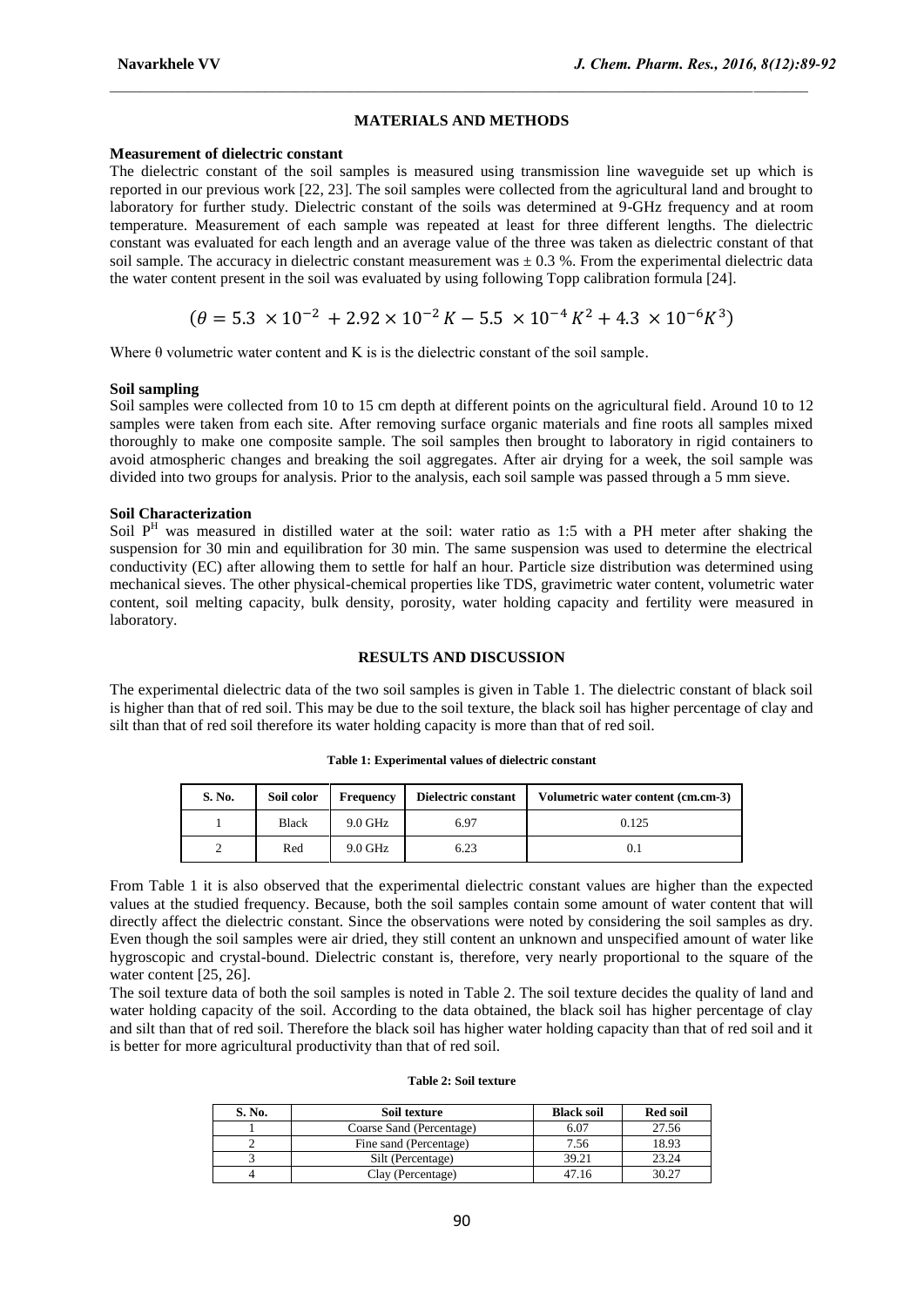The soil physical properties of studied soil samples are illustrated in Table 3. Amongst the physical properties, the water holding capacity and soil melting capacity of the black soil is higher than that of red soil.

 $\_$  , and the state of the state of the state of the state of the state of the state of the state of the state of the state of the state of the state of the state of the state of the state of the state of the state of the

| S. No. | <b>Physical properties</b>             | <b>Black soil</b>          | <b>Red soil</b>            |  |
|--------|----------------------------------------|----------------------------|----------------------------|--|
|        | Gravimetric water content $(\theta g)$ | $0.12$ g.g <sup>-1</sup>   | $0.10$ g.g <sup>-1</sup>   |  |
|        | Volumetric water content( $\theta$ v)  | $0.13$ cm.cm <sup>-3</sup> | $0.11$ cm.cm <sup>-3</sup> |  |
|        | Soil melting capacity                  | 0.48%                      | 0.32%                      |  |
|        | Water holding capacity                 | 44.83%                     | 32.21%                     |  |
|        | Bulk density                           | 1.26 $g/cm^3$              | 1.32 $g/cm^3$              |  |
|        | Soil porosity                          | 0.54                       |                            |  |

#### **Table 3: Soil physical properties**

The soil chemical analysis or fertility of both the soil samples is given in Table 4. The data shows both the soil samples have around equal amount of available organic carbon. The black soil has higher percent of phosphate and potassium than that of red soil.

#### **Table 4: Soil chemical properties**

| S. No.         | <b>Chemical Composition</b>                    | <b>Black soil</b>           | <b>Remark</b>  | <b>Red soil</b>            | <b>Remark</b>  |
|----------------|------------------------------------------------|-----------------------------|----------------|----------------------------|----------------|
|                | Organic carbon (% by wt)                       | Below $0.5\%$               | Low            | Below $0.5%$               | Low            |
| $\overline{c}$ | Nitrate (Kg/hectare as N)                      | 20.41                       | High           | 20.41                      | High           |
| 3              | Available phosphate (Kg/ hectare as $P_2O_5$ ) | Above 29.48                 | High           | $\Omega$                   | Low            |
| 4              | Available potassium (Kg/hectare as K)          | 158.76                      | Very high      | 45.36-113.40               | Medium         |
|                | Ammoniacal Nitrogen(Kg/hectare as N)           | 5.89                        | Low            | 29.48                      | Medium         |
| 6              | Conductivity                                   | $1410 \text{ }\mu\text{cm}$ | Non-saline     | $225 \text{ }\mu\text{cm}$ | Non-saline     |
|                | Total dissolved solids (TDS)                   | 775-1057 ppm                | Medium         | 123-168 ppm                | less           |
| 8              | pН                                             | 7.7                         | Slightly basic | 7.9                        | Slightly basic |

# **CONCLUSION**

The dielectric constant of both the soil samples is higher than the excepted values indicate the presence of water content even though the soil samples are dry.

The results of soil texture show that, the black soil has higher percent of clay and silt, which are useful to improve the water holding capacity. This shows that land with black soil is better for agricultural production than that of red soil and the same thing has been confirmed from the physical properties.

The PH and conductivity of both the soils is slightly basic and non-saline respectively.

## **REFERENCES**

[1] D Hillel. *Maxwell Macmillan Int*, New York, **1991**.

[2] VL Bailey; SJ Fanceler; JL Smith; H Bolton. *Soil Biol Biochem*, **2011**, 43: 296.

[3] S Heinze; J Raupp; RG Joergensen. *Plant Soil* **2010**, 328: 203.

[4] JR Wang; TJ Schmugge.*IEEE Trans. On Geosciences and Remote Sensing* **1980**, 288- 295.

[5] MT Hallikainen; FT Ulaby. *Univ. of Kansas, Center for research, Inc., Lawrence, KS, RSL Tech. Rep*. **1983**, 543-545.

[6] P Hoekstra; A Delaney. *J Geophys Res* **1974**, 79:1699.

[7] K Noborio; R Horton; CS Tan. *Soil Sci Soc Am J* **1999**, 63:1500.

[8] DA Boyarskii; VV Tikhonov; NYU Komarova. *Progress in Electromagnetics Res* **2002**, 35: 251.

[9] FN Dalton. *Soil Science Society of America Special Publication, Madison, Wisconsin* **1992**.

[10] F Cope; Trickett. *Soil Fertil* **1965**, 28: 201-208.

[11] SC Dodson; FT Ulaby; MT Hallikainen; MA El-Rayes. *IEEE Trans*. **1985**, 23: 25-45.

[12] WH Gardner. *Am Soc Agron Madison* **1965**, 2- 187.

[13] VV Navarkhele. *J Chem Pharmaceut Res* **2015**, 7(06):452-459.

[14] TJ Schmugge; J Jackson; HL McKim. *Water Resour Res* **1980**, 16: 961-979.

[15] RD Morrison. Timco Mfg. Inc., Prairil du sac, WI, **1983**.

[16] WH Gardner. Water content, in methods of soil analysis, 2nd Edition, *Am Soc Agron*, Madison, WI, **1986**.

[17] KA Smith; C Mullins. Soil analysis, Physical methods. Marcel Dekker, New York **1991**, 3: 37.

[18] HR Geering. *Aust Soc Soil Sci*: 1995,187.

[19] JP Bell; TJ Dean ; MG Hodnett. *J Hydrol* **1987**, 93:79.

[20] M Robinson; TJ Dean. *Hydrol processes* 1983, 7:77.